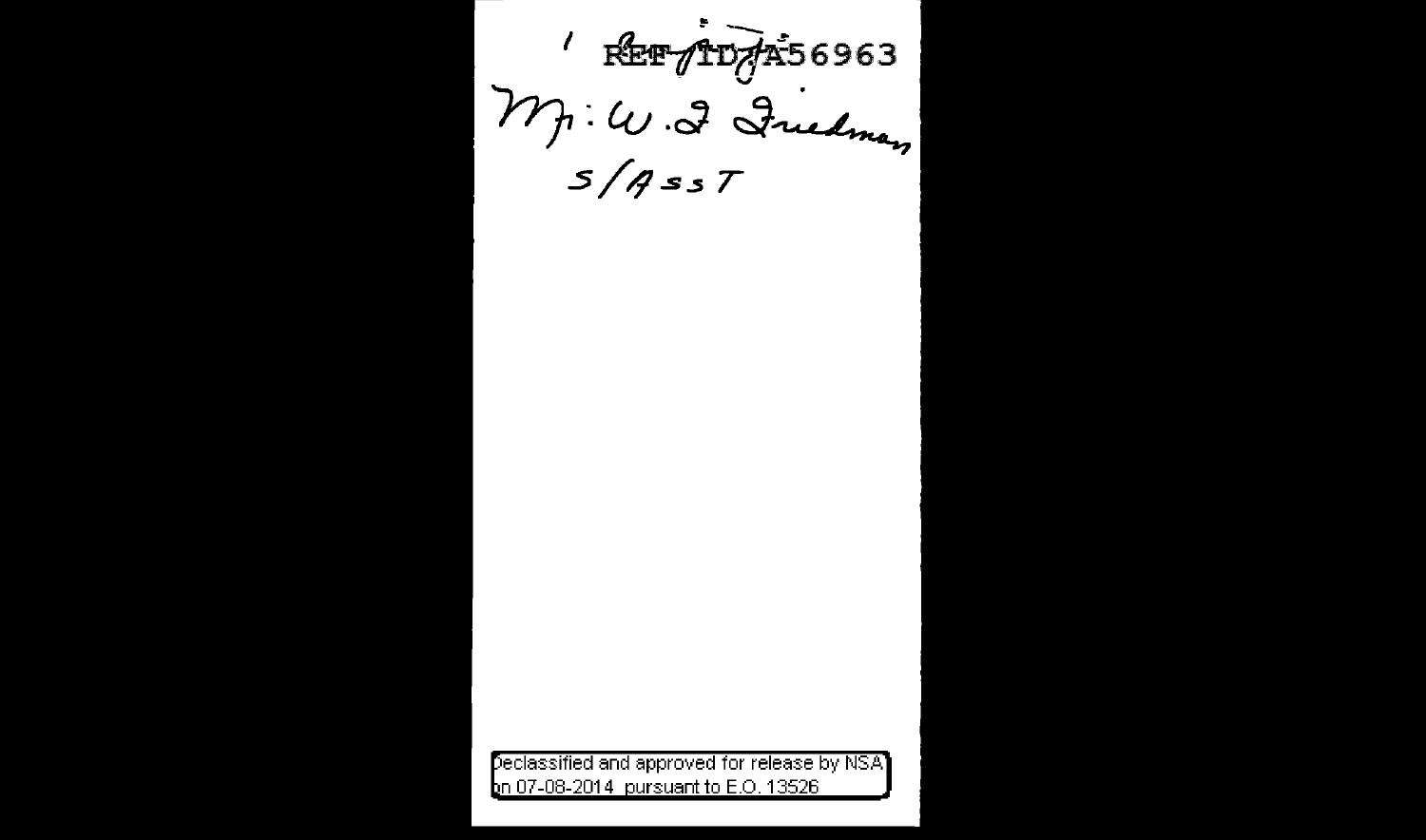# **PPPXT6963**

DISPARTMENT OF DEFENSE NATIONAL SECURITY AGENCY WASHINGTON 25, D. C.

**R/AB 73** 19 July 1955

 $\bullet$ 

**-SECRET-**

Ņ

# DECISION ON R/AE 73

 $\mathbf{a}$ 

# **GULLIVER-**

1. On 19 July 1955 the Director, National Security Agency, approved the recommendations in RADAC R/AE 73 and forwarded the task to the Office of R/D for necessary action.

2. This decision now becomes a part of and shall be attached as a top sheet of RADAC R/AE 73.

extenced C. Duck

ANN M. MARLEY **Executive Secretary Research and Development** Advisory Council

Decision on RADAC R/AE 73

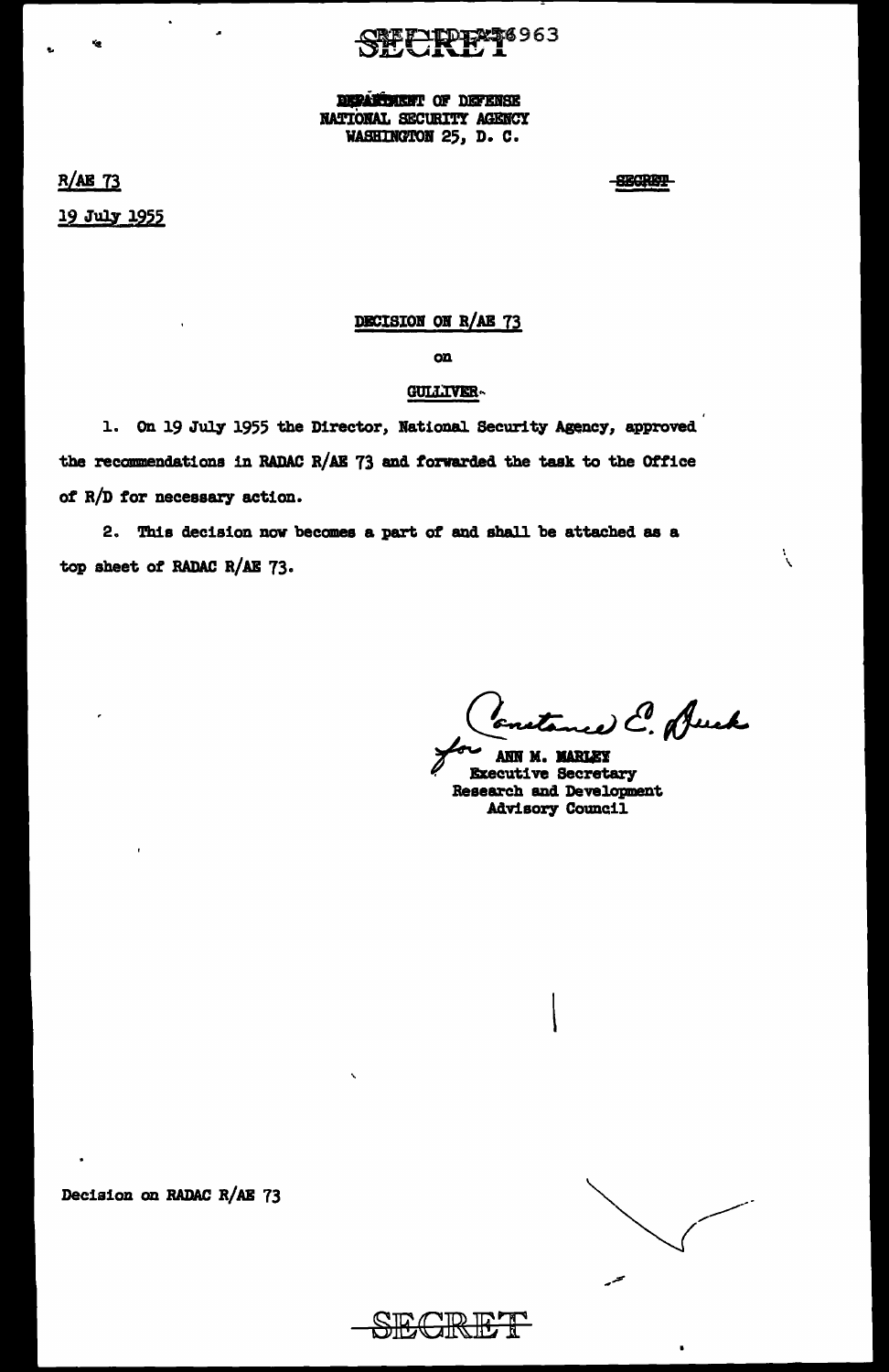

Prepared: Secretariat . Recommended: RADAC Date: 7 July 1955 Approved: Director, NSA  $_{\text{Date}}$ 

REPORT BY THE RESEARCH AND DEVELOPMENT ADVISORY COUNCIL TO DIRECTOR, NATIONAL SECURITY AGENCY

CONFET IDENTIFIERA

**NATIONAL SECURITY AGENCY** WASHINGTON 25, D.C.

#### **GULLIVER**

# **PROBLEM**

**CONFIDENTIAL** 

1. To establish a task for the design and development of a decoding device, **GULLIVER.** 

#### DISCUSSION

2. Inclosures: A. Task Summary Sheet **B.** Task Background Sheet

#### CONCLUSION

3. It is concluded that:

a. There is a need for a decoding device, which would be an improved version of MATSIR.

#### **RECOMMENDATIONS**

4. It is recommended that:

 $\frac{1}{\mu}$ 

a. A task be established for the design and development of GULLIVER.

b. Data contained in the inclosures be approved.

## **CONCURRENCES**

5. The following members/alternates concur in the recommendations of this report:

| $R/D = Dr$ . S. Kullback            | PROD - Mr. Dale Marston  |
|-------------------------------------|--------------------------|
| <b>COMSEC - Lt.Col. K. I. Davis</b> | $P/P$ = Mr. L. E. Shinn  |
| COMP - Lt.Col. C. K. Milroy         | LOG - Col. N. T. Kincade |

6. The following observers were present: Mr. A. B. Clark, DD/RD, Mr. A. Rose, Mr. C. Schierlmann, Mr. M. M. Mathews, Mr. J. Crone, Dr. E. Callen, R/D; Mr. T. Chittenden COMSEC; Mr. J. Tasker, LOG.

Skullback

**S. KULLBACK**<br>Chairman Research and Development Advisory Council

Task No. 353-7510

**B/AB 73** 

# CONFIDENTIAL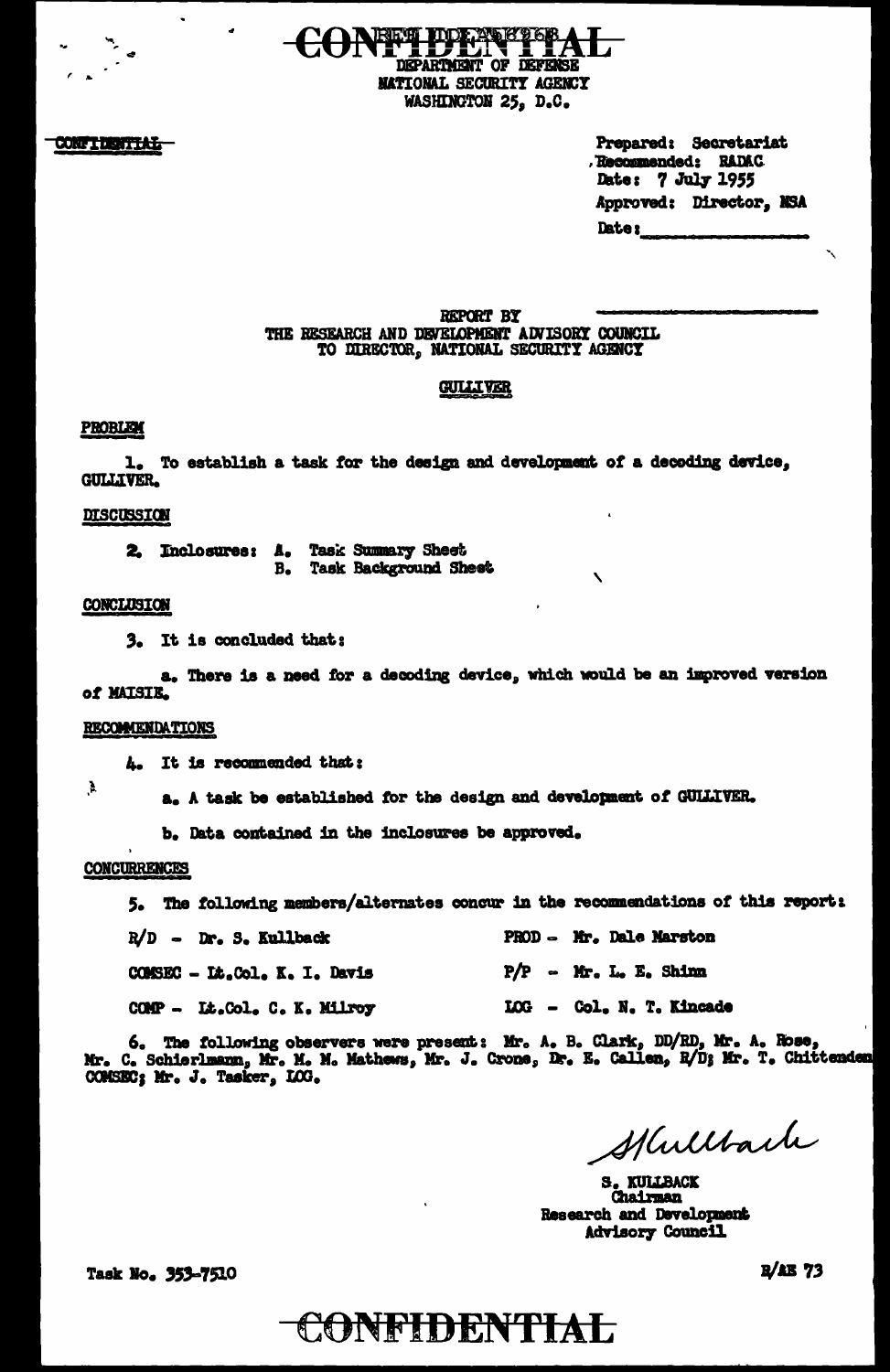

# CONFIDENSTEA

| Approved: AETC |                    |
|----------------|--------------------|
|                | Date: 25 May 1955  |
|                | Recommended: RADAC |
| <b>Date:</b>   |                    |
|                | Approved: DIRNSA   |
| Dat.e:         |                    |

TASK REPORT BY THE ANALYTIC EQUIPMENT TECHNICAL COMMITTEE TO RADAC ON GULLIVER

## PROBLEM:

1. To establish a task for the design and development of a decoding device, GULLIVER.

# DISCUSSION:

2. Enclosures: A. **Task Summary Sheet B. Task Background Sheet** 

#### CONCLUSIONS:

3. It is concluded that:

There is need for a decoding device, which would be an improved a. version of MAISIE.

#### RECOMMENDATIONS:

4. It is recommended that:

a. A task be established for the design and development of GUILIVER.

b. Data contained in the enclosures be approved.

#### **CONCURRENCES:**

5. The following members/alternates concur:

| Mr. Bowman         | 30 |
|--------------------|----|
| <b>Mr. Gordon</b>  | 30 |
| <b>Dr. Leibler</b> | 30 |
| Mr. Hopper         | 06 |
| Mr. May            | 06 |
|                    |    |

J. SCHTERIMAMI Chairman. AETC/ **RADAC** 

TASK NO. 353-7510

R/AE 73

<del>ochfideneiai</del>

# CONFIDENTIAL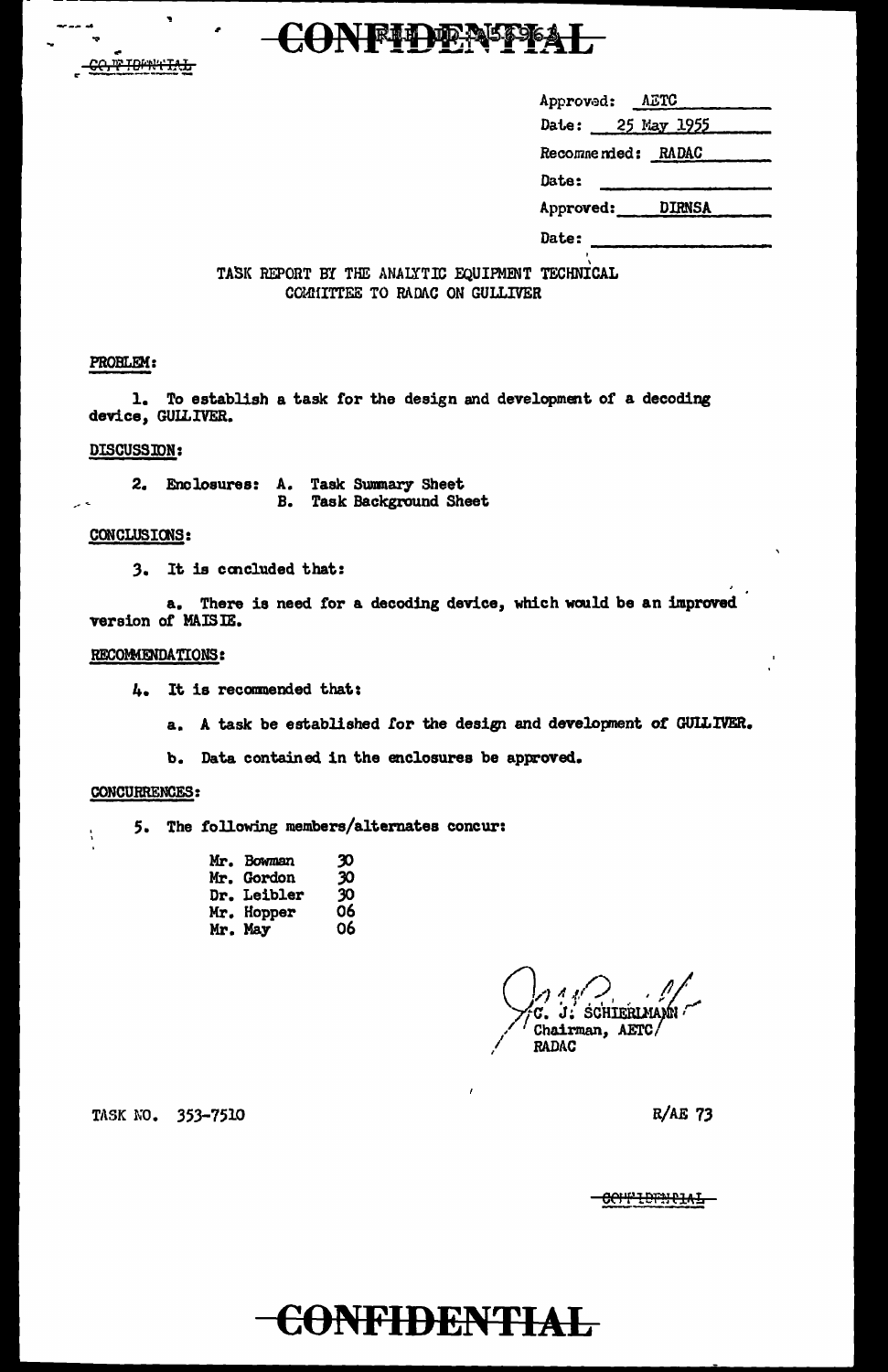| yun iddilihi<br>1 LETT DE PASSED<br>-<br><b>TASK SUMMARY SHEET</b>                                                                        |  |  |  |  |  |  |
|-------------------------------------------------------------------------------------------------------------------------------------------|--|--|--|--|--|--|
| TASK NO. 353-7510 NOMENCLATURE AFSAF D145<br>COVER NAME GULLIVER                                                                          |  |  |  |  |  |  |
| TITLE<br>Table Look-up Device                                                                                                             |  |  |  |  |  |  |
| SUB-PROJECT Special Problem Equipments<br><b>PROJECT</b><br>ALPHA                                                                         |  |  |  |  |  |  |
| PRIORITY 1-B TECHNICAL OBJECTIVE IO-9<br><b>CONFIDENTIAL</b><br>SECURITY CLASSIFICATION                                                   |  |  |  |  |  |  |
| <b>STARTING</b><br><b>COMPLETION</b><br>NO. & TYPE<br>OF MODELS Two Operational<br><b>DATE</b><br>Upon Approval TARGET DATE December 1957 |  |  |  |  |  |  |
| <b>APPROVED</b><br><b>DATE</b>                                                                                                            |  |  |  |  |  |  |
|                                                                                                                                           |  |  |  |  |  |  |

#### **REQUIREMENT**

- 1. Origin of Request: NSA
- 2. Principal Application: Decoding, Table Look-up and printing in solution processes.
- 3. Reference: None.

# DESCRIPTION

To develop and deliver a decoding device similar to MAISIE, having larger storage capacity, more versatile programming, additional analytic features, and greater reliability.

# DEVELOPMENT PLAN

The plan consists of performing contract negotiations for the development and delivery of two GULLIVER equipments in 22 years or less.

| COST DATA    |                                       |                                       |                    |                                          |              |  |
|--------------|---------------------------------------|---------------------------------------|--------------------|------------------------------------------|--------------|--|
|              | <b>Estimated</b><br><b>Total Cost</b> | <b>Expenditures</b><br>Prior to FI 56 | <b>FY 56</b><br>-1 | Estimate of Expenditures<br><b>FY 57</b> | <u>FY 58</u> |  |
| (Man Years)  | 4.5                                   | .5                                    |                    | 2                                        | 1            |  |
| (Labor Cost) | \$25,152                              | \$2704                                | \$5,512            | \$11,224                                 | \$5,712.     |  |
| (Purchases)  | None                                  | <b>None</b>                           | <b>None</b>        | <b>None</b>                              | <b>None</b>  |  |
| (Contract)   | \$900,000                             | <b>None</b>                           | \$300,000          | \$500,000                                | \$100,000    |  |
| (TOTAL COST) | \$925,152                             | \$2704                                | \$305,512          | \$511,224                                | \$105,712    |  |

### PROGRESS TO DATE

Discussions between R/D and PROD to formulate equipment functional characteristics and requirements.

Preliminary pre-contractual discussions have been held with a possible contractor. The Purchase Description is being prepared.

PRODUCTION PLAN: None Date Prepared 25 May 1955

-CONFIDENTIA Coure A

 $R/AE$ 

**CONFIDENT INLT**